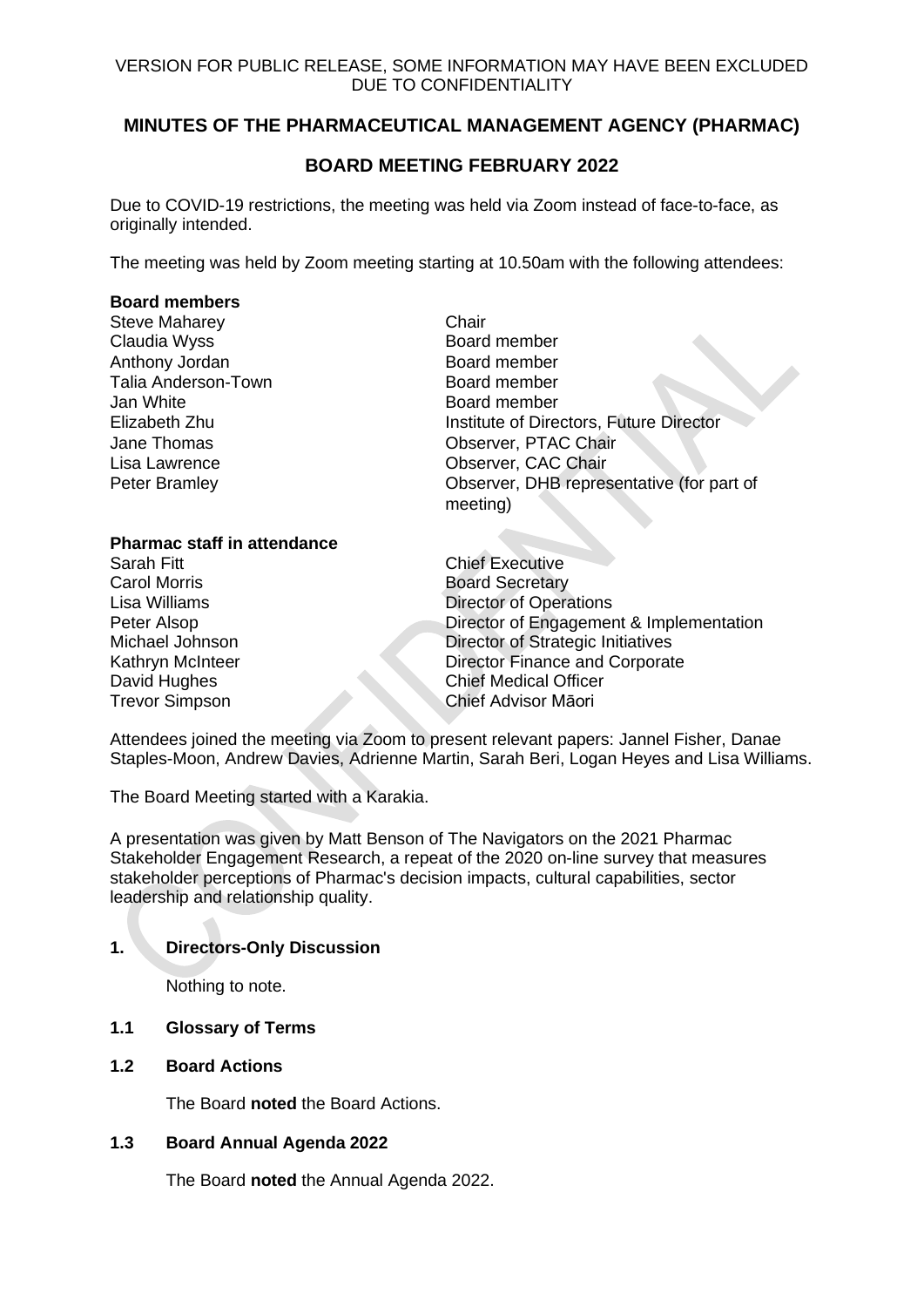## **1.4 Draft Agenda – Board Strategy Day**

The purpose of this paper is to provide a proposed outline for the Board strategy workshop on 24 March 2022 for Board discussion and agreement.

The Board:

reviewed the draft Agenda for the Board Strategy Day and discussed and **agreed** the proposed outline for the March 2022 Board strategy workshop

**noted** that Pharmac staff will prepare any necessary materials in support of preparation for the workshop.

#### **2. Apologies**

None.

## **3. Record of Previous Board and Committee Meetings**

#### **3.1 Minutes of Board Meeting held 28 January 2022**

The Board **resolved** to adopt the minutes of the January 2022 meeting as being a true and correct record.

Anthony Jordan and Steve Maharey **(carried)**

#### **3.2 Health and Safety Committee recommendations**

A verbal update was provided by the Committee Chair on the February Health and Safety Committee Meeting.

The staff survey report was consistent in stress and vitality. The Terms of Reference is now scheduled for the Health and Safety Committee meeting on 29 July 2022. No new items of concern were added to the risk register. Topics discussed were decisions going to SLT in relation to COVID 19 vaccination, and provision for supporting flexible work patterns.

Support was given to the Wellbeing Program with proposed uptake to support stress and vitality for staff with September/October being a difficult period due to COVID-19 factors.

The Board **noted** the report.

## **3.3 Record of the PTAC Meeting held 18 November 2021**

This paper seeks to inform the Board of recommendations made and advice given by PTAC at its **November 2021** meeting held on **18 and 19 November 2021 via Zoom**.

The Board:

**noted** the summary of the record of the Pharmacology and Therapeutics Advisory Committee (PTAC) meeting held on 18 and 19 November 2021 via videoconference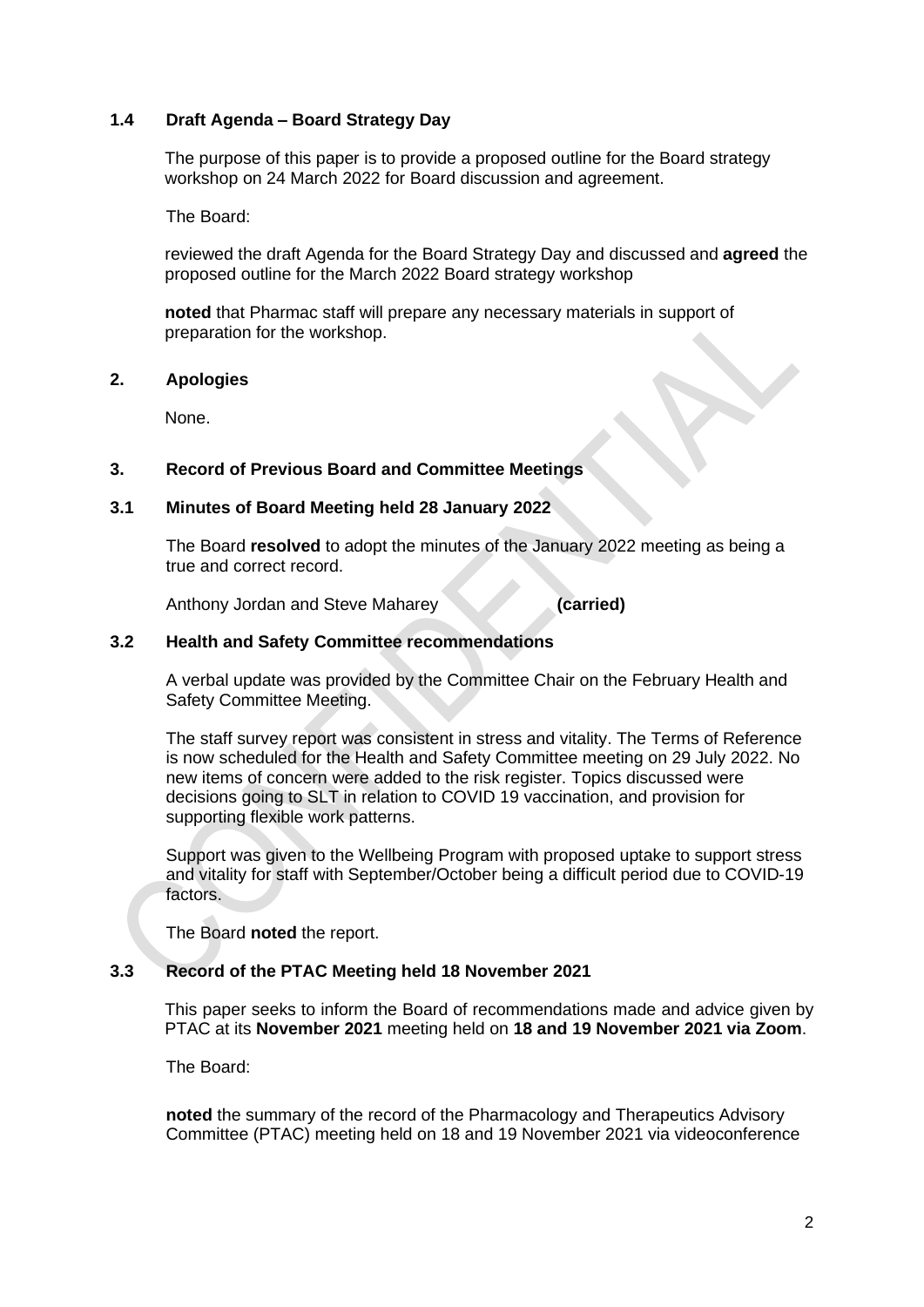**noted** the November 2021 PTAC record was signed off by the Chair on 6 February 2022 and is published on the Pharmac website.

The recommendations from the PTAC Minutes from November 2021 were presented to the board by the PTAC Chair, along with brief details of the pharmaceuticals and the factors for consideration that lead to each recommendation.

#### **4. Interests Register**

The Board:

**noted** the interests register

**noted** any decisions by the Chair to manage actual or potential conflicts of interest.

#### **5. Matters Arising**

The Board **noted** the matters arising and actions progressed.

#### **6. Chair's Report**

## **6.1 Verbal Report**

A verbal update was provided by the Board Chair.

#### **6.2 Correspondence**

The Board **noted** the correspondence report.

## **7. CE Report**

#### **7.1 Chief Executive's Report**

The Board **noted** the Chief Executive's Report.

#### **Health Select Committee**

The 2020/21 Pharmac Annual Review by the Health Select Committee will be attended by the Board Chair and Chief Executive on the 2 March. An overview of the review will be provided after the meeting.

## **Pharmac Review**

The Final Report of the review is due to be delivered to the Minister of Health on 28 February. The Review Committee, Secretariat and contractors are currently heavily focused on drafting the report and we are expecting to receive portions of the draft for fact-checking over the coming weeks. The Review Committee met with Pharmac's Māori Advisory Rōpū on 28 January and Pharmac staff are meeting regularly with the Secretariat.

#### **Crown Entity Performance Assessment Framework**

The Ministry of Health has introduced a new Crown Entity Performance Assessment Framework across all Crown Entities. Ministry staff have engaged with us on their review of Pharmac's 2020/21 year-end, which includes reviewing our reporting against performance measures, and we have provided feedback.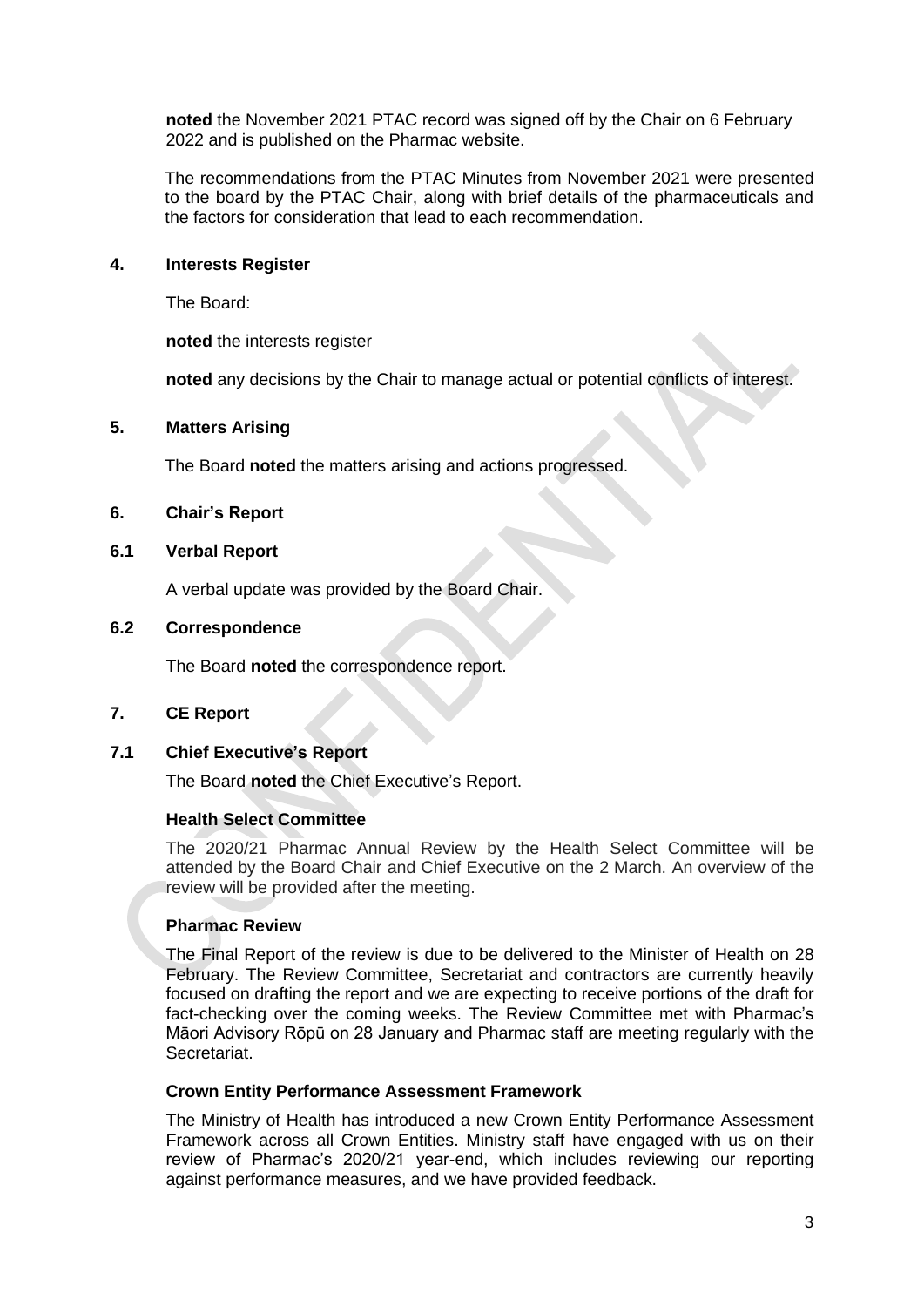## **Input to Interim New Zealand Health Plan (NZHP)**

One of the recommendations of the health reforms was that there would be a NZHP. Sections 44-47 outlines of the draft Pae Ora Bill outlines at a high-level the purpose, content, process for preparing and the performance reporting on the NZHP **<https://legislation.govt.nz/bill/government/2021/0085/latest/LMS575533.html>**

## **Health and Safety Update**

Now working in a more hybrid-situation which was initially thought to be short-term but if this moves to a more permanent situation, proper set-up will need to implemented. The office is open but few people are in the office at any one time, and social distancing and masking is strongly encouraged. A planned return to the office is estimated to be in early April. Working at keeping connections and communication open.

## **7.2 Monthly Communications Report**

The purpose of this paper is to summarise communications activity for January 2022 including the analysis of the 'You are a Priority' diabetes medicine campaign.

The Board:

**noted** that we have improved the OIA section of the website to make it easier for users to search and find information

**noted** that evaluation work of the 'You are a Priority' diabetes medicines PR campaign has been completed, and the campaign reached an estimated three million New Zealanders.

Media started slowly for the year, but proactive media releases are planned for the coming months with a focus on transparency. Changes have been made to the website to make OIA access easier to find information and use.

A highlight is the Whare PR diabetes medicine campaign. Feedback has been positive, and metrics show the campaign was a success. The report highlights the importance of working with Whare PR to reach Māori in a genuine way. Key learnings line-up with focus areas on how to use social media partners and engagement.

## **8. Strategic Planning and Policy**

## **8.1 Medical Devices Programme Update**

The purpose of this paper is to provide the Board with an update on our Medical Devices Programme and further detail of the proposed timeline and approach planned for delivery by the Investment Management Project component of this programme.

The Board:

**noted** Pharmac's progress with its programme to deliver on its medical devices strategic priority

**noted** the proposed timeframe and approach for moving to the Investment Management stage and the identified risks of this approach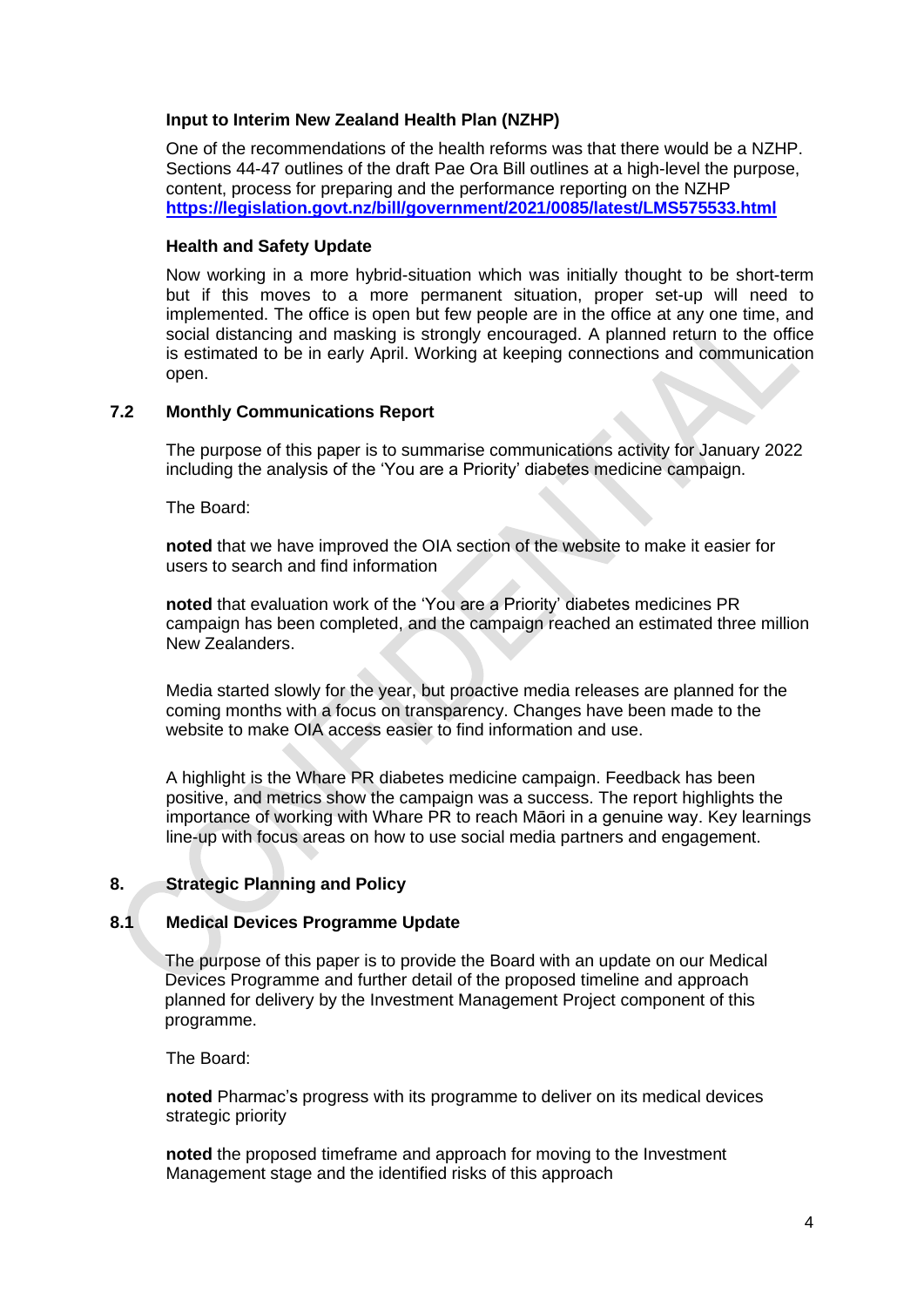**noted** that we will continue to develop in tandem the operational detail for the proposed investment management approach and a plan for its implementation

**noted** that we intend to engage a range of sector stakeholders during 2022 to seek their feedback on aspects of the proposed product and requirements for its future implementation

**noted** the plan for engagement with Māori stakeholders.

The Board discussed the importance of clinician engagement; and noted the pressures and constraints in health-sector staff capacity, and the reforms and COVID-19 are being factored into planning.

#### **9. Schedule and Funding**

#### **9.1 Medical Devices Transaction and Investment Report**

The purpose of this paper is to provide a monthly update to the Board on progress with medical devices national contracting activity. National contracting is the key mechanism being using to build a list of medical devices, as we work towards our strategic goal to achieve best health outcomes from hospital medical devices with the funding available.

The Board **noted** the update on progress with medical devices national contracting activity.

## **9.2 CPB Management Report**

The purpose of this paper is to update the Board on the Combined Pharmaceutical Budget, including February 2022 CPB Forecast and COVID-19 related expenditure. It aims to enable a wider discussion by the Board regarding management's planned activities to manage expenditure in 2021/22 and in the out-years. It also provides an update on COVID-19 costs being incurred and any associated risks. We have separated the funding into three parts:

- 1. Combined Pharmaceutical Budget funding
- 2. COVID-19 expenditure and funding
- 3. Budget management options.

## **9.3 Pharmaceutical Transaction Report**

This paper provides the Board with an advanced overview of current issues and the contentious, large or significant pharmaceutical transactions and investments that staff are currently progressing.

The Board*:*

**noted** the update from Pharmac staff on current issues and the large and/or significant medicines transactions that are currently planned or in progress.

**noted** that the expenditure update that is usually provided in this paper is addressed in Board Agenda item 9.2, The Combined Pharmaceutical Budget Management report.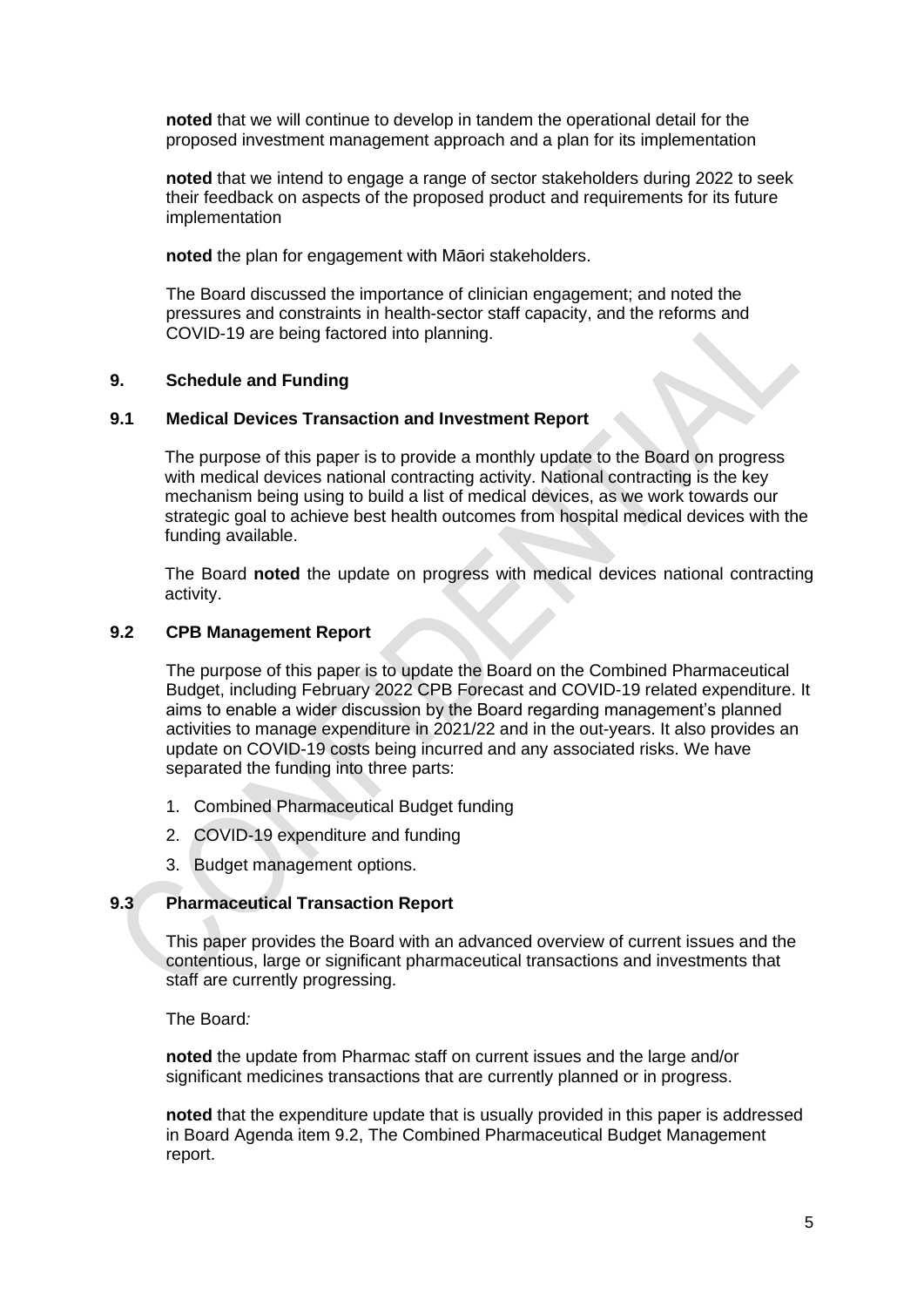#### **9.4 AstraZeneca multiproduct proposal to fund treatments for cancer and asthma**

The purpose of this paper is to seek a decision from the Board on a significant pharmaceutical transaction which would result in new listings and amendments to contractual arrangements for already funded treatments.

It was recommended that, having regard to the decision-making framework set out in Pharmac's Operating Policies and Procedures, the Board:

**resolved** to list durvalumab (Imfinzi), benralizumab (Fasenra) in the Pharmaceutical Schedule, as set out in AstraZeneca Multiproduct Proposal in Appendix One as follows:

In regard to the decision-making framework set out in Pharmac's Operating Policies and Procedures, the Board:

#### *Durvalumab*

**resolved** to list durvalumab (Imfinzi) in the Oncology Agents and Immunosuppressants Therapeutic Group (Programmed Cell Death-1 (PD-1) Inhibitors subgroup) in Section B and Part II of Section H of the Pharmaceutical Schedule from 1 August 2022 as follows:

| <b>Chemical</b> | <b>Presentation</b>             | <b>Brand</b>  | <b>Pack Size</b> | <b>Price and</b><br>subsidy<br>(ex-man., ex.<br>GST) |
|-----------------|---------------------------------|---------------|------------------|------------------------------------------------------|
| Durvalumab      | Inj 50 mg per ml, 2.4<br>vial   | Imfinzi       | 1                | \$1,128.00                                           |
| Durvalumab      | Inj 50 mg per ml, 10<br>ml vial | Imfinzi       | 1                | \$4,700.00                                           |
| Durvalumab      | Inj 1 mg for ECP                | <b>Baxter</b> | 1 mg             | \$9.59                                               |

**resolved** to list durvalumab in Section B of the Pharmaceutical Schedule subject to the following restrictions from 1 August 2022:

#### Special Authority for Subsidy

**Initial application** – (Non-small cell lung cancer) only from a medical oncologist or medical practitioner on the recommendation of a medical oncologist. Approvals valid for 3 months for applications meeting the following criteria: All of the following:

- 1. Patient has histologically or cytologically documented stage III, locally advanced, unresectable non-small cell lung cancer (NSCLC); and
- 2. Patient has received two or more cycles of platinum-based chemotherapy concurrently with definitive radiation therapy; and
- 3. Patient has no disease progression following the second or subsequent cycle of platinum-based chemotherapy with definitive radiation therapy treatment; and
- 4. Patient has a ECOG performance status of 0 or 1; and
- 5. Patient has completed last radiation dose within 8 weeks of starting treatment with durvalumab; and
- 6. Patient must not have received prior PD-1 or PD-L1 inhibitor therapy for this condition; and 7. Either:
	- 7.1. Durvalumab is to be used at a maximum dose of no greater than 10 mg/kg every 2 weeks; or
	- 7.2. Durvalumab is to be used at a flat dose of 1500 mg every 4 weeks; and
- 8. Treatment with durvalumab to cease upon signs of disease progression.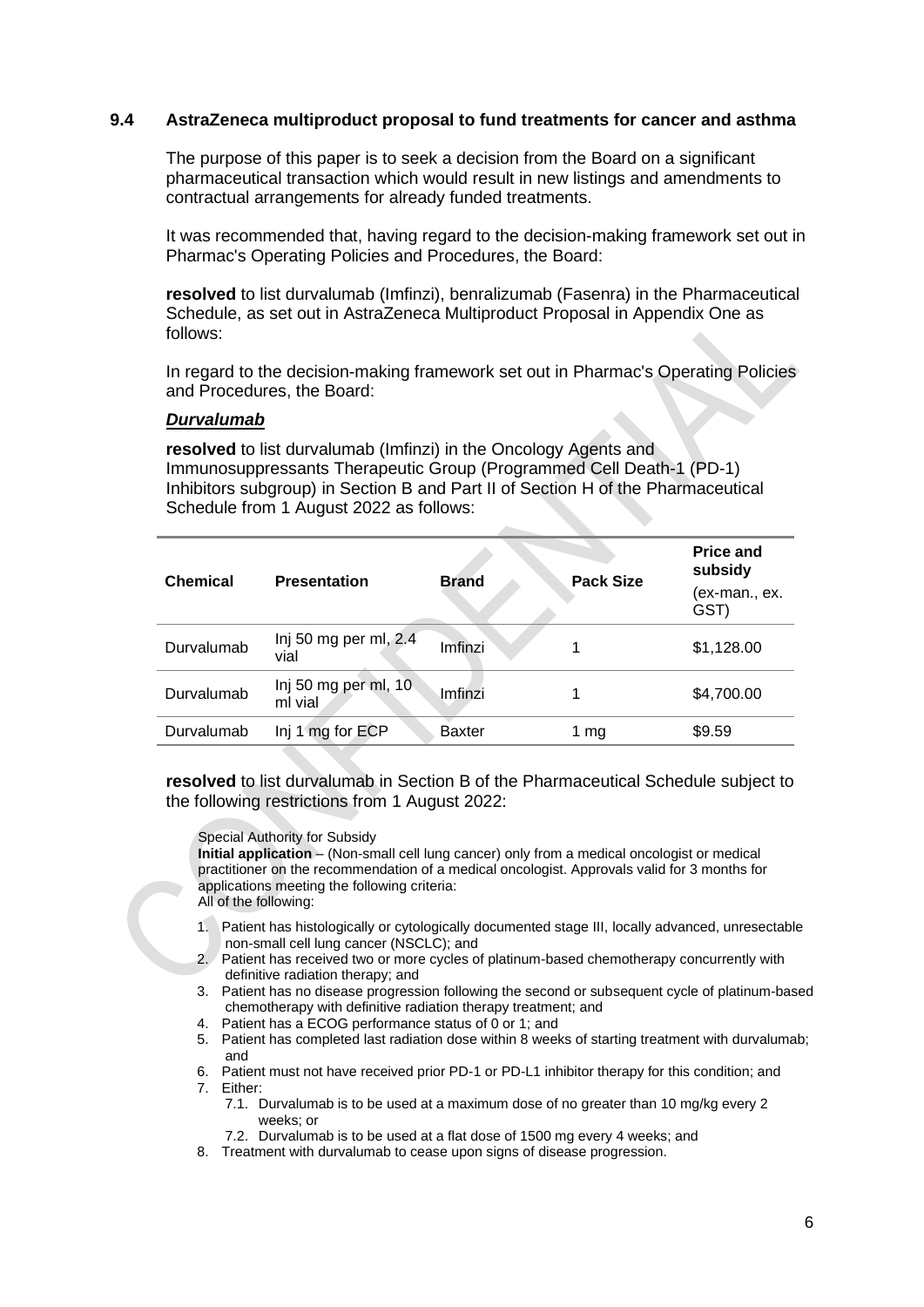**Renewal** – (Non-small cell lung cancer) only from a medical oncologist or medical practitioner on the recommendation of a medical oncologist. Approvals valid for 3 months for applications meeting the following criteria:

- All of the following:
- 1. The treatment remains clinically appropriate and the patient is benefitting from treatment; and
- 2. Either:
	- 2.1. Durvalumab is to be used at a maximum dose of no greater than 10 mg/kg every 2 weeks; or
	- 2.2. Durvalumab is to be used at a flat dose of 1500 mg every 4 weeks; and
- 3. Treatment with durvalumab to cease upon signs of disease progression; and
- 4. Total continuous treatment duration must not exceed 12 months.

**resolved** to list durvalumab in Part II of Section H of the Pharmaceutical Schedule subject to the following restrictions from 1 August 2022:

Restriction

Initiation - Non-small cell lung cancer

Medical oncologist

*Reassessment required after 3 months*

All of the following:

- 1. Patient has histologically or cytologically documented stage III, locally advanced, unresectable non-small cell lung cancer (NSCLC); and
- 2. Patient has received two or more cycles of platinum-based chemotherapy concurrently with definitive radiation therapy; and
- 3. Patient has no disease progression following the second or subsequent cycle of platinum-based chemotherapy with definitive radiation therapy treatment; and
- 4. Patient has a ECOG performance status of 0 or 1; and
- 5. Patient has completed last radiation dose within 8 weeks of starting treatment with durvalumab; and
- 6. Patient must not have received prior PD-1 or PD-L1 inhibitor therapy for this condition; and
- 7. Either:
	- 7.1. Durvalumab is to be used at a maximum dose of no greater than 10 mg/kg every 2 weeks; or
	- 7.2. Durvalumab is to be used at a flat dose of 1500 mg every 4 weeks; and
- 8. Treatment with durvalumab to cease upon signs of disease progression.

Continuation - Non-small cell lung cancer

Medical oncologist

*Re-assessment required after 3 months* 

All of the following:

- 1. The treatment remains clinically appropriate and the patient is benefitting from treatment; and
- 2. Either:
	- 2.1. Durvalumab is to be used at a maximum dose of no greater than 10 mg/kg every 2 weeks; or
	- 2.2. Durvalumab is to be used at a flat dose of 1500 mg every 4 weeks; and
- 3. Treatment with durvalumab to cease upon signs of disease progression; and
- 4. Total continuous treatment duration must not exceed 12 months.

**resolved** to apply PCT only – Specialist to durvalumab in Section B of the Pharmaceutical Schedule from 1 August 2022

**noted** a confidential rebate would apply to Imfinzi that would reduce the net price to the Funder

**noted** Imfinzi would have protection from delisting and subsidy reduction until 31 July 2025.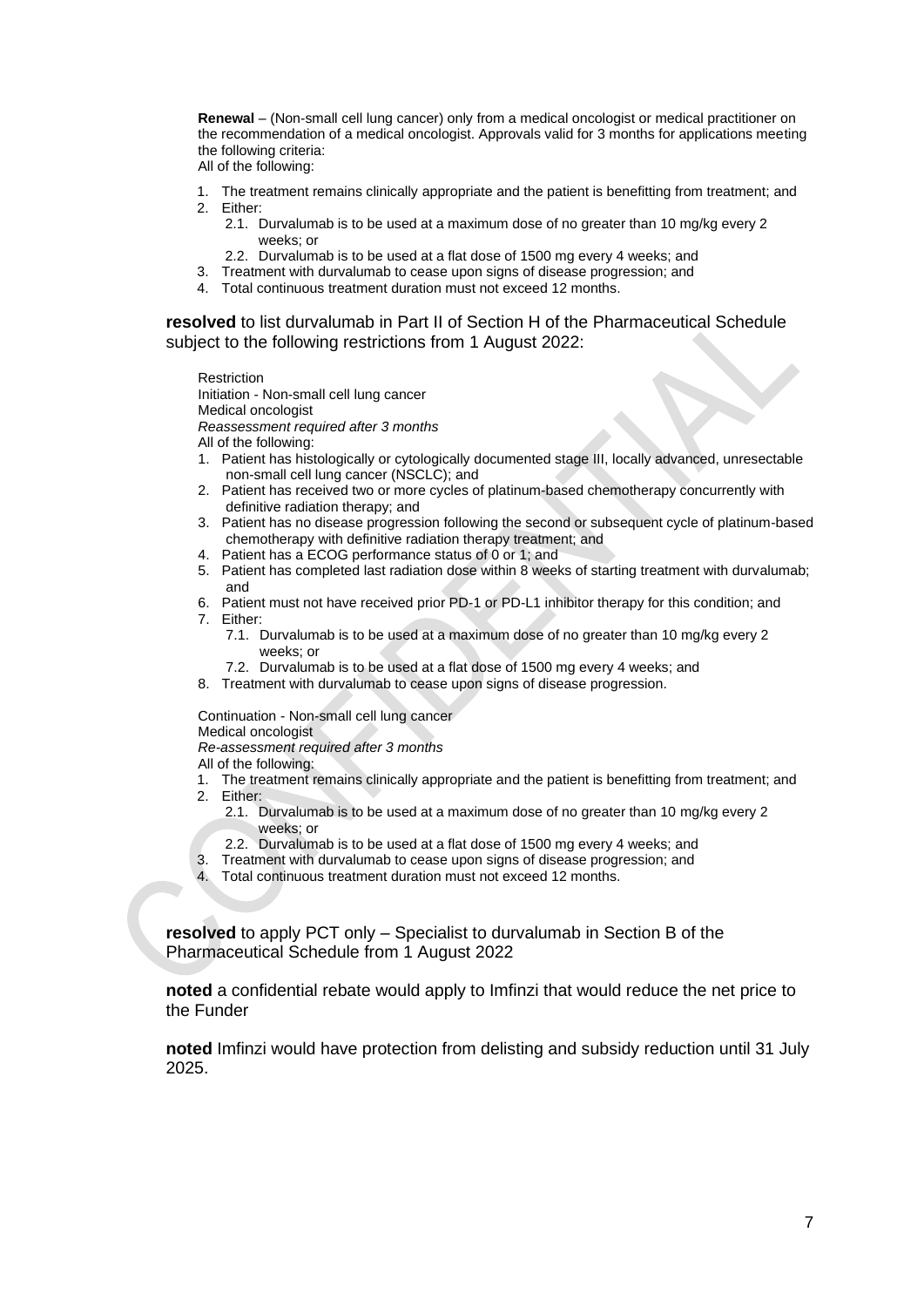#### *Benralizumab*

**resolved** to list benralizumab (Fasenra) in the Oncology Agents and Immunosuppressants Therapeutic Group (Monoclonal antibodies subgroup) in Section B and Part II of Section H of the Pharmaceutical Schedule at a date to be determined as follows:

| <b>Chemical</b> | <b>Presentation</b>                     | <b>Brand</b> | <b>Pack Size</b> | <b>Price and</b><br>subsidy |
|-----------------|-----------------------------------------|--------------|------------------|-----------------------------|
|                 |                                         |              |                  | (ex-man., ex.<br>(GST       |
| Benralizumab    | Inj 30 mg per ml, 1<br>ml prefilled pen | Fasenra      |                  | \$3539.00                   |

**resolved** to list benralizumab in Section B of the Pharmaceutical Schedule subject to the following restrictions at a date to be determined

Special Authority for Subsidy

**Initial application** — (Severe eosinophilic asthma) only from a respiratory physician or clinical immunologist. Approvals valid for 12 months for applications meeting the following criteria: All of the following:

- 1.Patient must be aged 12 years or older; and
- 2.Patient must have a diagnosis of severe eosinophilic asthma documented by a respiratory physician or clinical immunologist; and
- 3.Conditions that mimic asthma eg. vocal cord dysfunction, central airway obstruction, bronchiolitis etc. have been excluded; and
- 4. Patient has a blood eosinophil count of greater than 0.5 x 10^9 cells/L in the last 12 months; and
- 5.Patient must be adherent to optimised asthma therapy including inhaled corticosteroids (equivalent to at least 1000 mcg per day of fluticasone propionate) plus long-acting beta-2 agonist, or budesonide/formoterol as part of the anti-inflammatory reliever therapy plus maintenance regimen, unless contraindicated or not tolerated; and
- 6.Either:
	- 6.1. Patient has had at least 4 exacerbations needing systemic corticosteroids in the previous 12 months, where an exacerbation is defined as either documented use of oral corticosteroids for at least 3 days or parenteral corticosteroids; or
	- 6.2. Patient has received continuous oral corticosteroids of at least the equivalent of 10 mg per day over the previous 3 months; and
- 7.Treatment is not to be used in combination with subsidised mepolizumab; and
- 8.Patient has an Asthma Control Test (ACT) score of 10 or less. Baseline measurements of the patient's asthma control using the ACT and oral corticosteroid dose must be made at the time of application, and again at around 52 weeks after the first dose to assess response to treatment; and
- 9.Either:
	- 9.1. Patient has not previously received an anti-IL5 biological therapy for their severe eosinophilic asthma; or
	- 9.2. Both:
		- 9.2.1. Patient was refractory or intolerant to previous anti-IL5 biological therapy; and
			- 9.2.2. Patient was not eligible to continue treatment with previous anti-IL5 biological therapy and discontinued within 12 months of commencing treatment.

**Renewal** — (Severe eosinophilic asthma) only from a respiratory physician or clinical immunologist. Approvals valid for 2 years for applications meeting the following criteria: Both:

1.An increase in the Asthma Control Test (ACT) score of at least 5 from baseline; and 2.Either:

- 2.1. Exacerbations have been reduced from baseline by 50% as a result of treatment with benralizumab; or
- 2.2. Reduction in continuous oral corticosteroid use by 50% or by 10 mg/day while maintaining or improving asthma control.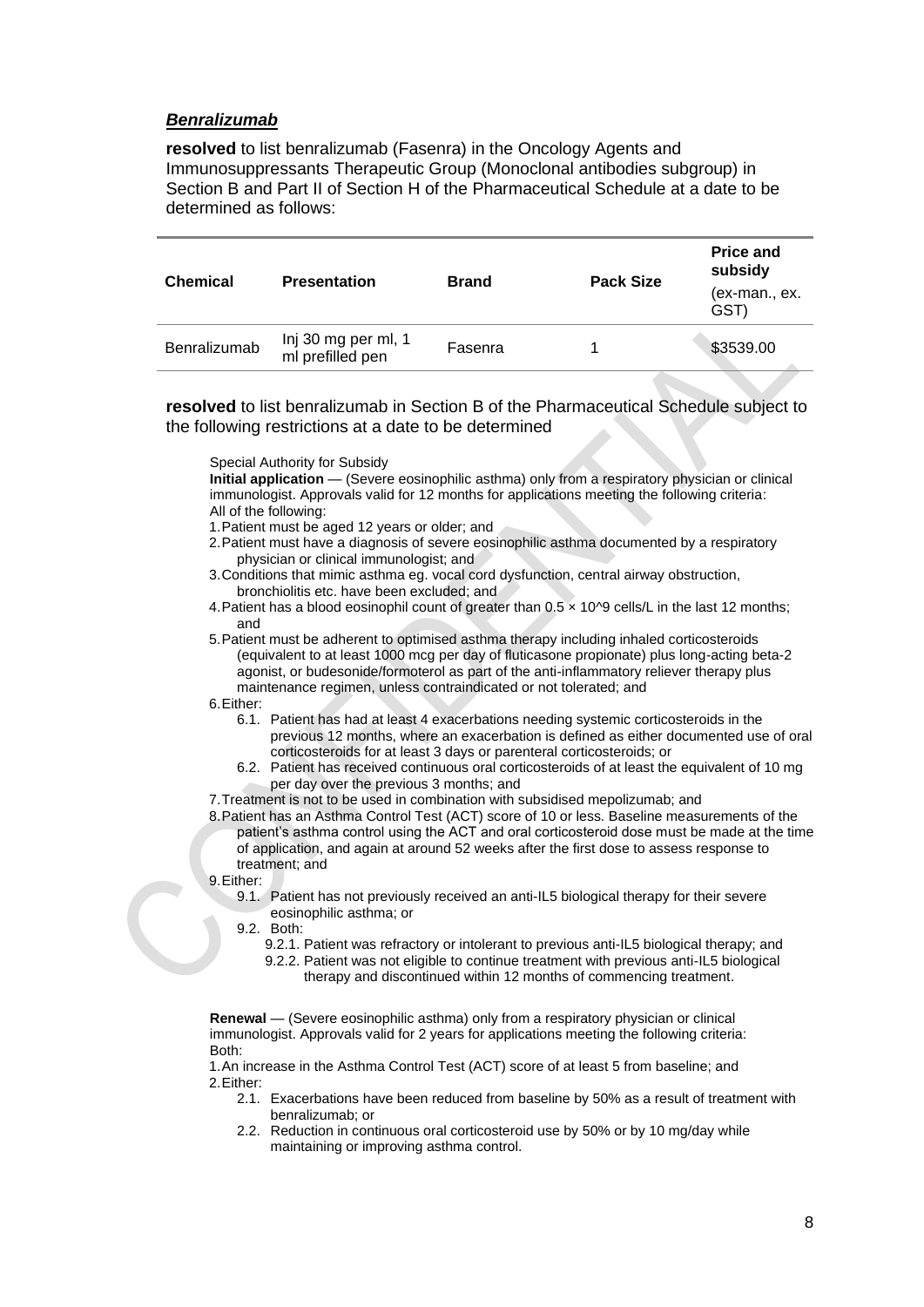**resolved** to list benralizumab in Part II of Section H of the Pharmaceutical Schedule subject to the following restrictions at a date to be determined and no earlier than 1 April 2022:

Restriction

Initiation – Severe eosinophilic asthma Respiratory physician or clinical immunologist *Reassessment required after 12 months* All of the following:

- 1. Patient must be aged 12 years or older; and
- 2. Patient must have a diagnosis of severe eosinophilic asthma documented by a respiratory physician or clinical immunologist; and
- 3. Conditions that mimic asthma eg. vocal cord dysfunction, central airway obstruction, bronchiolitis etc. have been excluded; and
- 4. Patient has a blood eosinophil count of greater than 0.5 x 10^9cells/L in the last 12 months; and
- 5. Patient must be adherent to optimised asthma therapy including inhaled corticosteroids (equivalent to at least 1000 mcg per day of fluticasone propionate) plus long-acting beta-2 agonist, or budesonide/formoterol as part of the anti-inflammatory reliever therapy plus maintenance regimen, unless contraindicated or not tolerated; and

6. Either:

- 6.1. Patient has had at least 4 exacerbations needing systemic corticosteroids in the previous 12 months, where an exacerbation is defined as either documented use of oral corticosteroids for at least 3 days or parenteral corticosteroids; or
- 6.2. Patient has received continuous oral corticosteroids of at least the equivalent of 10 mg per day over the previous 3 months; and
- 7. Treatment is not to be used in combination with subsidised mepolizumab; and
- 8. Patient has an Asthma Control Test (ACT) score of 10 or less. Baseline measurements of the patient's asthma control using the ACT and oral corticosteroid dose must be made at the time of application, and again at around 52 weeks after the first dose to assess response to treatment; and
- 9. Either:
	- 9.1. Patient has not previously received an anti-IL5 biological therapy for their severe eosinophilic asthma; or
	- 9.2. Both:
		- 9.2.1. Patient was refractory or intolerant to previous anti-IL5 biological therapy; and 9.2.2. Patient was not eligible to continue treatment with previous anti-IL5 biological therapy and discontinued within 12 months of commencing treatment.

Continuation – Severe eosinophilic asthma Respiratory physician or clinical immunologist *Reassessment required after 2 years* Both:

- 1. An increase in the Asthma Control Test (ACT) score of at least 5 from baseline; and 2. Either:
	- 2.1. Exacerbations have been reduced from baseline by 50% as a result of treatment with benralizumab; or
	- 2.2. Reduction in continuous oral corticosteroid use by 50% or by 10 mg/day while maintaining or improving asthma control.

**resolved** to apply Retail pharmacy restriction to benralizumab in Section B of the Pharmaceutical Schedule from 1 August 2022

**noted** a confidential rebate would apply to Fasenra that would reduce the net price to the Funder

**noted** Fasenra would have protection from delisting and subsidy reduction until 31 March 2025

**noted** that Fasenra would be listed as soon as reasonably practicable following Medsafe approval of the prefilled pen presentation.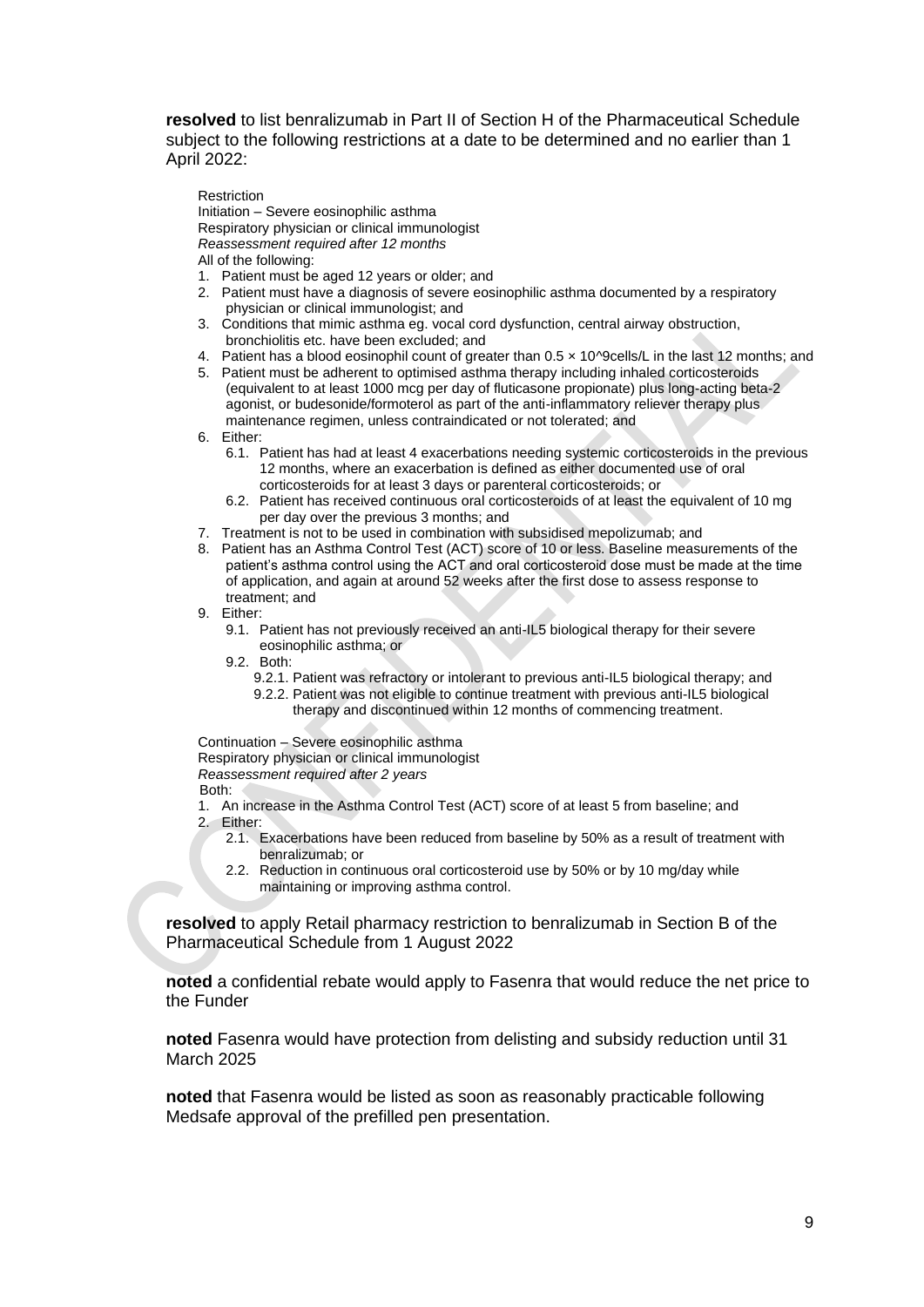## *Olaparib*

**resolved** to maintain the current price and subsidy for the following strengths and presentations of Olaparib (Lynparza) in Section B and Part II of Section H of the Pharmaceutical Schedule from 1 August 2022 as follows (ex-manufacturer, excluding GST)

| <b>Chemical</b> | <b>Presentation</b> | <b>Brand</b> | <b>Pack Size</b> | <b>Price and</b><br>subsidy |
|-----------------|---------------------|--------------|------------------|-----------------------------|
|                 |                     |              |                  | (ex-man., ex.<br>GST)       |
| Olaparib        | Tab 100 mg          | Lynparza     | 56               | \$3,701.00                  |
| Olaparib        | Tab 150 mg          | Lynparza     | 56               | \$3,701.00                  |
|                 |                     |              |                  |                             |

**resolved** to amend the restrictions for olaparib in Section B of the Pharmaceutical Schedule from 1 August 2022 as follows (additions in **bold**, deletions in strikethrough)

Special Authority for Subsidy

**Initial application** - **(Ovarian cancer)** only from a medical oncologist or medical practitioner on the recommendation of a relevant specialist. Approvals valid for 12 months for applications meeting the following criteria:

All of the following:

- 1. Patient has a high-grade serous\* epithelial ovarian, fallopian tube, or primary peritoneal cancer; and
- 2. There is documentation confirming pathogenic germline BRCA1 or BRCA2 gene mutation; and
- Patient has received at least two lines of previous treatment with platinum-based chemotherapy; and
- 4. Patient has platinum sensitive disease defined as disease progression occurring at least 6 months after the last dose of the penultimate line of platinum-based chemotherapy; and
- 5. Patient's disease must have achieved partial or complete response to treatment with the immediately preceding platinum-based regimen; and
- 6. Patient's disease has not progressed following prior treatment with olaparib; and
- 7. Treatment will be commenced within 8 weeks of the patient's last dose of the immediately preceding platinum-based regimen; and
- **3. Either:**
	- **3.1. All of the following:**
		- **3.1.1. Patient has newly diagnosed, advanced disease; and**
		- **3.1.2. Patient has received one line\*\* of previous treatment with platinum-based chemotherapy; and**
		- **3.1.3. Patient's disease must have experienced a partial or complete response to the first-line platinum-based regimen; or**
	- **3.2. All of the following:**
		- **3.2.1. Patient has received at least two lines\*\* of previous treatment with platinumbased chemotherapy; and**
		- **3.2.2. Patient has platinum sensitive disease defined as disease progression occurring at least 6 months after the last dose of the penultimate line\*\* of platinum-based chemotherapy; and**
		- **3.2.3. Patient's disease must have experienced a partial or complete response to treatment with the immediately preceding platinum-based regimen; and**
		- **3.2.4. Patient has not previously received funded olaparib treatment; and**
- **4. Treatment will be commenced within 12 weeks of the patient's last dose of the immediately preceding platinum-based regimen; and**
- 5. Treatment to be administered as maintenance treatment; and
- 6. Treatment not to be administered in combination with other chemotherapy.

**Renewal** - **(Ovarian cancer)** only from a medical oncologist or medical practitioner on the recommendation of a medical oncologist. Approvals valid for 12 months for applications meeting the following criteria:

All of the following:

- 1. Treatment remains clinically appropriate and patient is benefitting from treatment; and
- 2. No evidence of progressive disease; and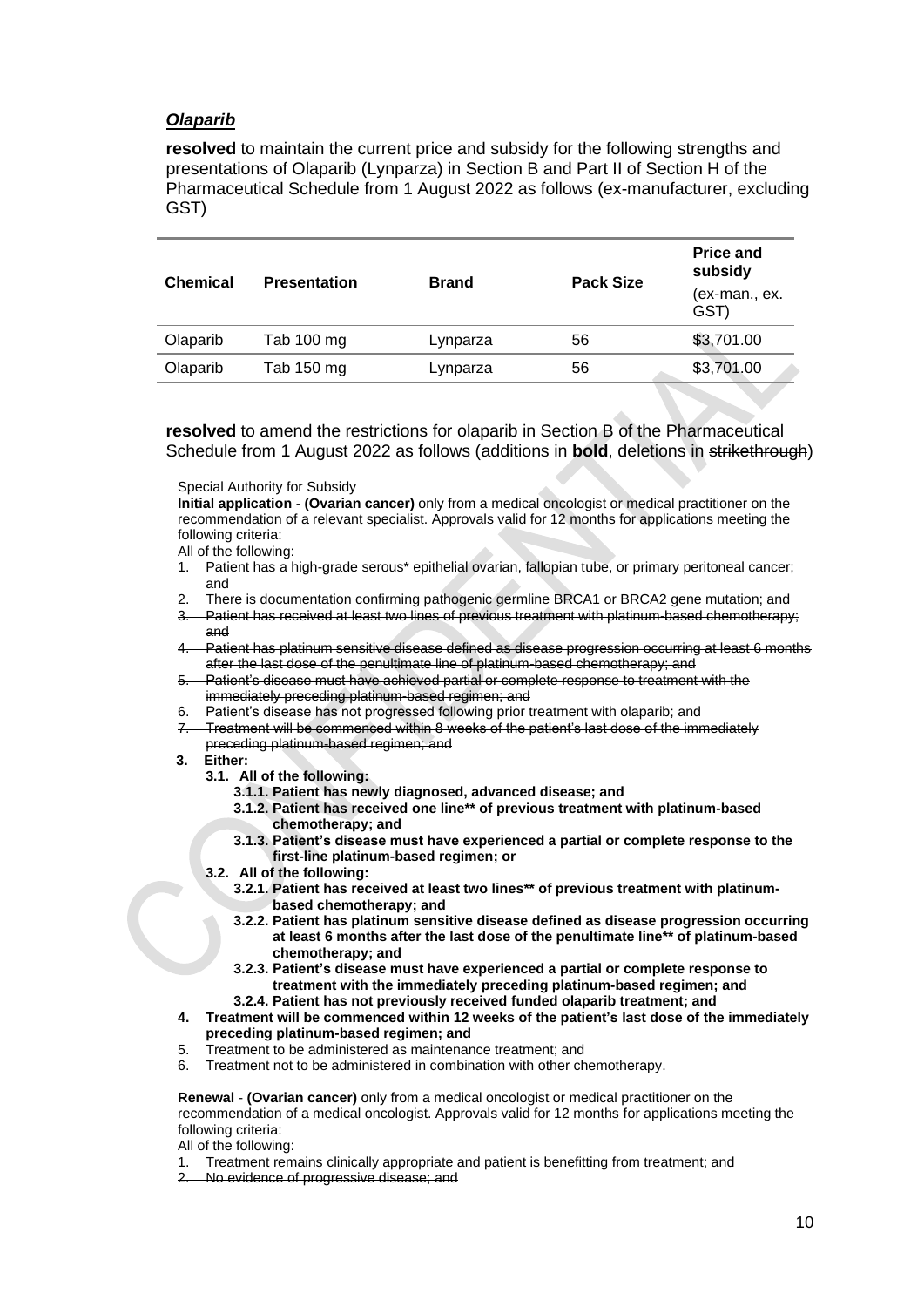- Treatment to be administered as maintenance treatment; and
- Treatment not to be administered in combination with other chemotherapy
- **2. Either:**
	- **2.1. No evidence of progressive disease; or**
	- **2.2. Evidence of residual (not progressive) disease and the patient would continue to benefit from treatment in the clinician's opinion; and**
- **3. Treatment to be administered as maintenance treatment; and**
- **4. Treatment not to be administered in combination with other chemotherapy; and**
- **5. Either:**
	- **5.1. Both:**
		- **5.1.1. Patient has received one line\*\* of previous treatment with platinum-based chemotherapy; and**
		- **5.1.2. Documentation confirming that the patient has been informed and acknowledges that the funded treatment period of olaparib will not be continued beyond 2 years if the patient experiences a complete response to treatment and there is no radiological evidence of disease at 2 years; or**
		- **5.2. Patient has received at least two lines\*\* of previous treatment with platinum-based chemotherapy.**

Note: \*Note "high-grade serous" includes tumours with high-grade serous features or a high-grade serous component.

**\*\*A line of chemotherapy treatment is considered to comprise a known standard therapeutic chemotherapy regimen and supportive treatments.**

**resolved** to amend the restrictions for olaparib in part II of Section H of the Pharmaceutical Schedule from 1 August 2022 as follows (additions in **bold**, deletions in strikethrough)

Restricted **- Ovarian cancer**

Initiation

Medical Oncologist

- *Re-assessment required after 12 months*
- All of the following:
- 1. Patient has a high-grade serous\* epithelial ovarian, fallopian tube, or primary peritoneal cancer; and
- 2. There is documentation confirming pathogenic germline BRCA1 or BRCA2 gene mutation; and Patient has received at least two lines of previous treatment with platinum-based chemotherapy;
- and
- Patient has platinum sensitive disease defined as disease progression occurring at least 6 months after the last dose of the penultimate line of platinum-based chemotherapy; and
- 5. Patient's disease must have achieved partial or complete response to treatment with the immediately preceding platinum-based regimen; and
- Patient's disease has not progressed following prior treatment with olaparib; and
- 7. Treatment will be commenced within 8 weeks of the patient's last dose of the immediately preceding platinum-based regimen; and
- **3. Either:**
	- **3.1. All of the following:**
		- **3.1.1. Patient has newly diagnosed, advanced disease; and**
		- **3.1.2. Patient has received one line\*\* of previous treatment with platinum-based chemotherapy; and**
		- **3.1.3. Patient's disease must have experienced a partial or complete response to the first-line platinum-based regimen; or**
	- **3.2. All of the following:**
		- **3.2.1. Patient has received at least two lines\*\* of previous treatment with platinumbased chemotherapy; and**
		- **3.2.2. Patient has platinum sensitive disease defined as disease progression occurring at least 6 months after the last dose of the penultimate line\*\* of platinum-based chemotherapy; and**
		- **3.2.3. Patient's disease must have experienced a partial or complete response to treatment with the immediately preceding platinum-based regimen; and 3.2.4. Patient has not previously received funded olaparib treatment; and**
- **4. Treatment will be commenced within 12 weeks of the patient's last dose of the immediately preceding platinum-based regimen; and**
- 5. Treatment to be administered as maintenance treatment; and
- 6. Treatment not to be administered in combination with other chemotherapy.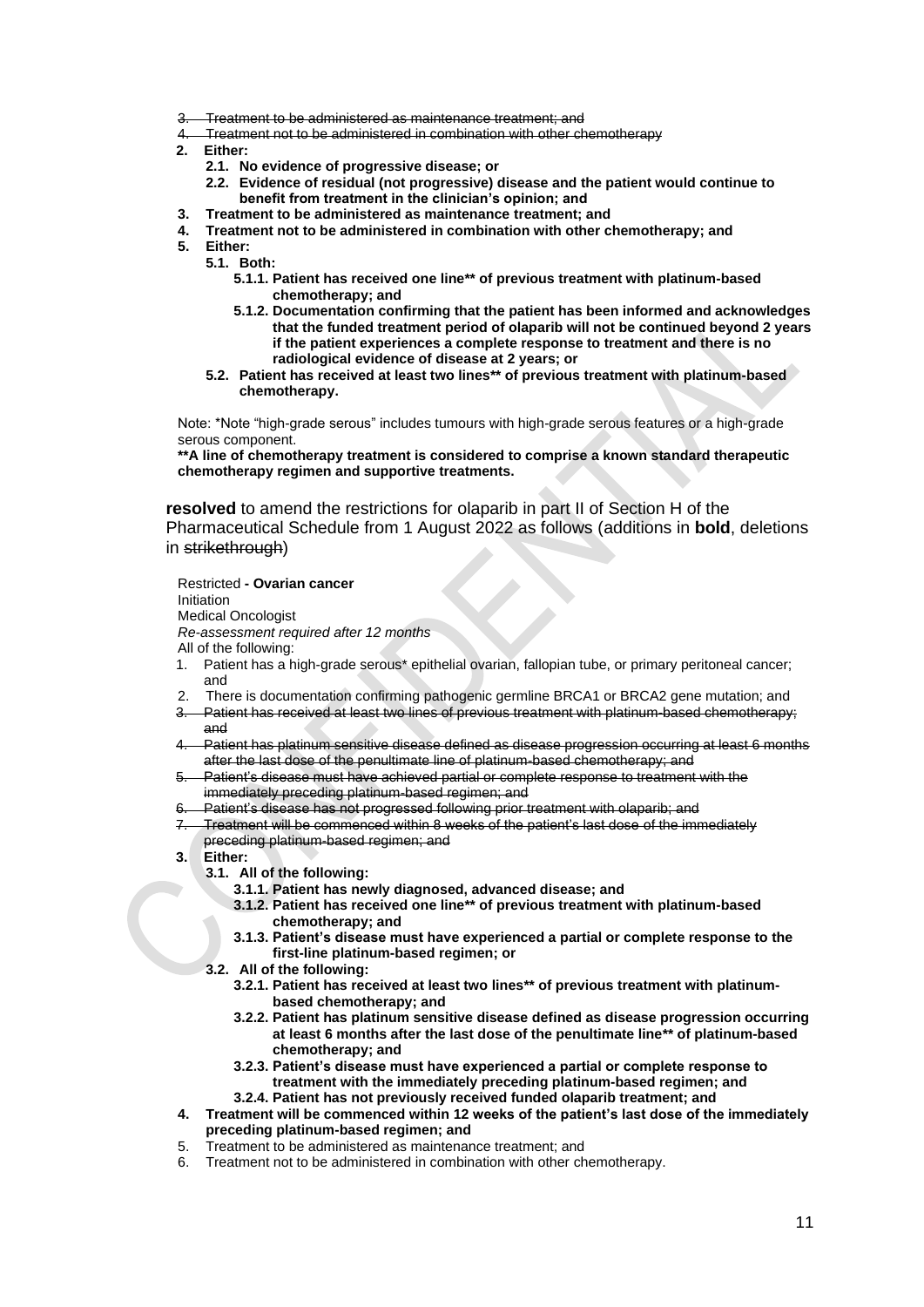Continuation **- Ovarian cancer** Medical Oncologist *Re-assessment required after 12 months* 

All of the following:

- 1. Treatment remains clinically appropriate and patient is benefitting from treatment; and
- 2. No evidence of progressive disease; and
- 3. Treatment to be administered as maintenance treatment; and
- 4. Treatment not to be administered in combination with other chemotherapy
- **2. Either:**
- 
- **2.1. No evidence of progressive disease; or**
	- **2.2. Evidence of residual (not progressive) disease and the patient would continue to benefit from treatment in the clinician's opinion; and**
- **3. Treatment to be administered as maintenance treatment; and**
- **4. Treatment not to be administered in combination with other chemotherapy; and**
- **5. Either:**
	- **5.1. Both: 5.1.1. Patient has received one line\*\* of previous treatment with platinum-based chemotherapy; and**
		- **5.1.2. Documentation confirming that the patient has been informed and acknowledges that the funded treatment period of olaparib will not be continued beyond 2 years if the patient experiences a complete response to treatment and there is no radiological evidence of disease at 2 years; or**
	- **5.2. Patient has received at least two lines\*\* of previous treatment with platinum-based chemotherapy.**

Note: \*Note "high-grade serous" includes tumours with high-grade serous features or a high-grade serous component.

**\*\*A line of chemotherapy treatment is considered to comprise a known standard therapeutic chemotherapy regimen and supportive treatments.**

**noted** a new confidential rebate would apply to Lynparza that would reduce the net price to the Funder

**noted** Lynparza would have protection from delisting and subsidy reduction until 31 July 2025.

#### *Budesonide with eformoterol powder for inhalation*

**resolved** to amend the current price and subsidy for the following strengths and presentations of budesonide with eformoterol (Symbicort Turbuhaler) in Section B of the Pharmaceutical Schedule from 1 August 2022 as follows (ex-manufacturer, excluding GST)

| <b>Chemical</b>                          | <b>Formulation</b>                                                                     | <b>Brand</b>            | Pack<br>size      | <b>Current</b><br>price and<br>subsidy | <b>Proposed price</b><br>and subsidy |
|------------------------------------------|----------------------------------------------------------------------------------------|-------------------------|-------------------|----------------------------------------|--------------------------------------|
| <b>Budesonide</b><br>with<br>eformoterol | Powder for<br>inhalation 200 mcg<br>budesonide with 6<br>mcg eformoterol               | Symbicort<br>Turbuhaler | 120<br>dose<br>OP | \$44.08                                | \$33.74                              |
| <b>Budesonide</b><br>with<br>eformoterol | Powder for<br>inhalation 400 mcg<br>budesonide with<br>$12 \text{ mcg}$<br>eformoterol | Symbicort<br>Turbuhaler | 60<br>dose<br>OP  | \$44.08                                | \$33.74                              |

**resolved** to list the following brand of budesonide with eformoterol (Symbicort Turbuhaler) in Part II of Section H of the Pharmaceutical Schedule from 1 August 2022 as follows (ex-manufacturer, excluding GST)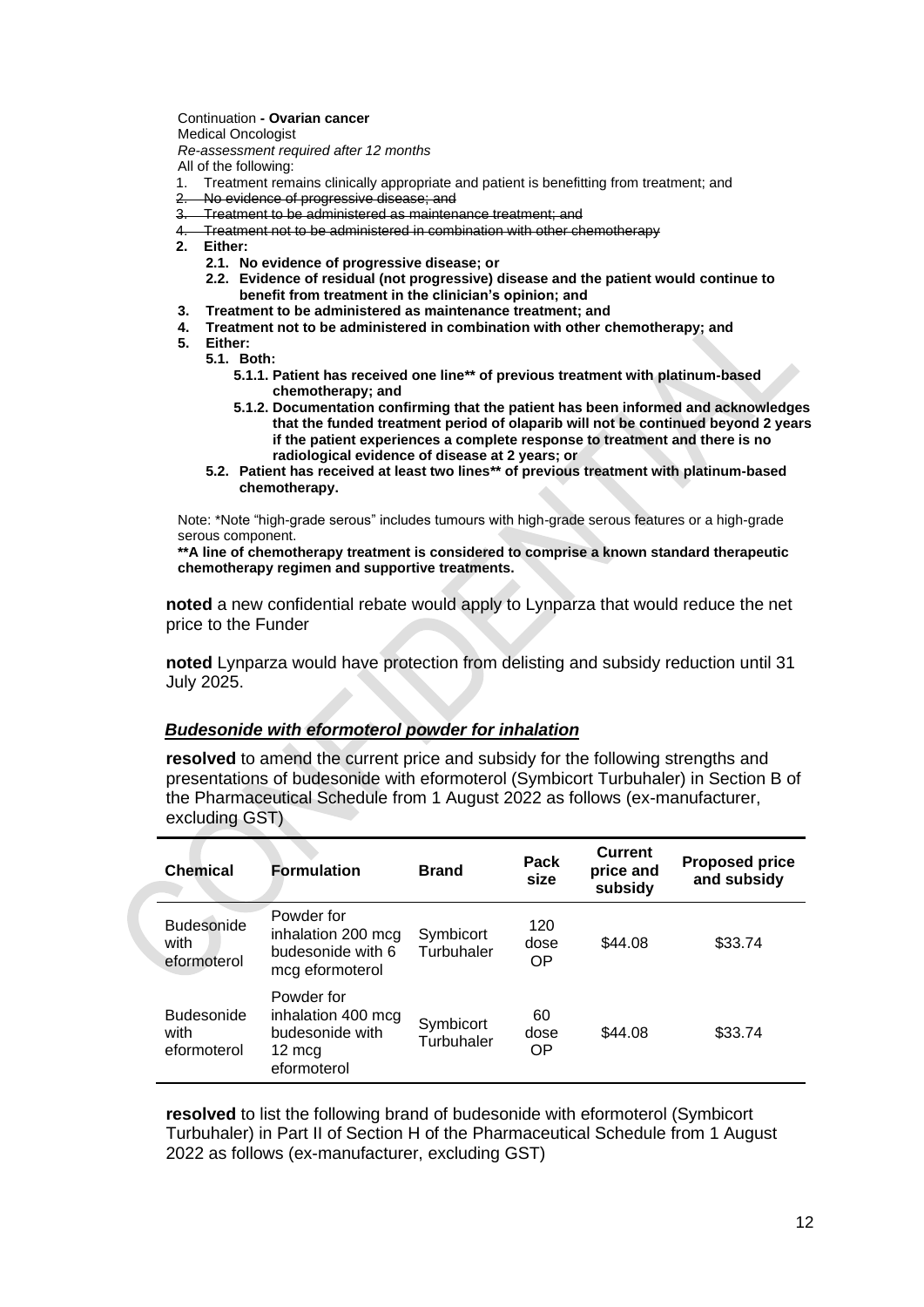| <b>Chemical</b>                          | <b>Formulation</b>                                                     | <b>Brand</b>            | Pack size | <b>Price</b> |
|------------------------------------------|------------------------------------------------------------------------|-------------------------|-----------|--------------|
| <b>Budesonide</b><br>with<br>eformoterol | Powder for inhalation<br>200 mcg budesonide<br>with 6 mcg eformoterol  | Symbicort<br>Turbuhaler | 120 dose  | \$33.74      |
| <b>Budesonide</b><br>with<br>eformoterol | Powder for inhalation<br>400 mcg budesonide<br>with 12 mcg eformoterol | Symbicort<br>Turbuhaler | 60 dose   | \$33.74      |

**noted** a new confidential rebate would apply to above strengths of Symbicort Turbuhaler that would further reduce the net price to the Funder from 1 April 2022

**noted** there would be no changes to the current access for budesonide with eformoterol powder for inhalation (Symbicort Turbuhaler)

**noted** the above strengths of Symbicort Turbuhaler would have protection from delisting and subsidy reduction until 31 March 2025.

#### *Fulvestrant*

**resolved** to maintain the current price and subsidy for fulvestrant (Faslodex) tab 250 mg in Section B and Part II of Section H of the Pharmaceutical Schedule from 1 April 2022 as follows (ex-manufacturer, excluding GST)

| <b>Chemical</b><br><b>Presentation</b> |                                             | <b>Brand</b> | Pack size | subsidy    |
|----------------------------------------|---------------------------------------------|--------------|-----------|------------|
| Fulvestrant                            | Inj 50 mg per ml, 5<br>ml prefilled syringe | Faslodex     |           | \$1.068.00 |

**noted** a new confidential rebate would apply to Faslodex that would further reduce the net price to the Funder

**noted** there would be no changes to the current Special Authority criteria or hospital restrictions for fulvestrant (Faslodex)

**noted** Faslodex would have protection from delisting and subsidy reduction until 31 March 2025.

## *Gefitinib*

**resolved** to amend the current price and subsidy for gefitinib (Iressa) tab 250 mg in Section B and Part II of Section H of the Pharmaceutical Schedule from 1 August 2022 as follows (ex-manufacturer, excluding GST)

| <b>Chemical</b> | <b>Formulation</b> | <b>Brand</b> | <b>Pack</b><br>size | <b>Current price</b><br>and subsidy | <b>Proposed price</b><br>and subsidy |
|-----------------|--------------------|--------------|---------------------|-------------------------------------|--------------------------------------|
| Gefitinib       | Tab 250 mg         | Iressa       | 30                  | \$1.700.00                          | \$918.00                             |

**noted** a new confidential rebate would apply to Iressa that would further reduce the net price to the Funder from 1 April 2022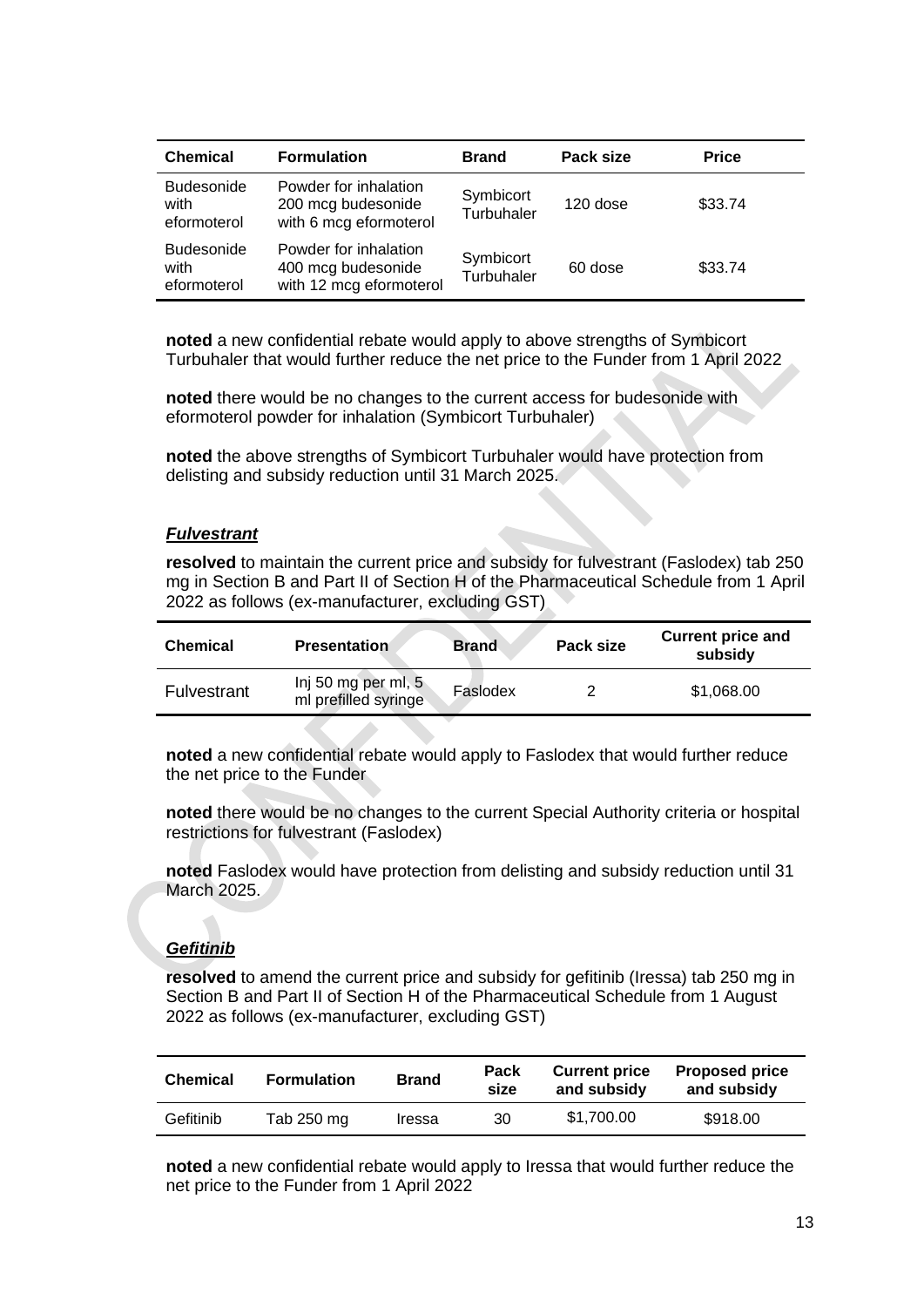**noted** there would be no changes to the current Special Authority criteria or hospital restrictions for gefitinib (Iressa)

**noted** Iressa would have protection from delisting and subsidy reduction until 31 March 2025.

**resolved** to approve the amendments to the Pharmaceutical Schedule relating to olaparib (Lynparza), budesonide with eformoterol powder for inhalation (Symbicort Turbuhaler), Fulvestrant (Faslodex), and gefitinib (Iressa), as set out in Appendix One above

**resolved** to approve the 14 February 2021 agreement with AstraZeneca Pty Limited

**resolved** that the consultation on this proposal was appropriate, and no further consultation is required.

Claudia Wyss and Jan White **(carried)**

## **9.5 Summary of Decisions Made Under Delegated Authority – January 2022**

This report contains a summary of all decisions made by Pharmac staff under delegated authority since the last Board meeting, i.e. decisions made during January 2022

The Board **noted** the summary of decisions made under Delegated Authority during January 2022 by the Chief Executive, Director of Operations, Acting Director of Operations Manager Pharmaceutical Funding, Senior Advisor/Team Leader and Senior Therapeutic Group Managers/Team Leaders.

The Board observed the consistent delivery of in-depth and informative reports despite pressures and specifically recognised that staff were dealing with individual pressures from the disruption to working environments due to the existence of COVID-19 in the community.

## **10. Regular Reports and Noting Papers**

#### **10.1 Risk Register**

The full risk register is considered by the Audit and Risk Committee and provided to the Board as an information item. The register lists risks that exceed the Board's identified risk tolerance. This paper is an exception report for the Board about changes to the register since it was considered at the Audit and Risk Committee.

The Board:

**noted** the risk register which provides a summary of current and ongoing risks of relevance to the Board

**noted** the Board received the quarter two report risk report at its January 2022 meeting.

The Risk Report remains consistent with the previous report.